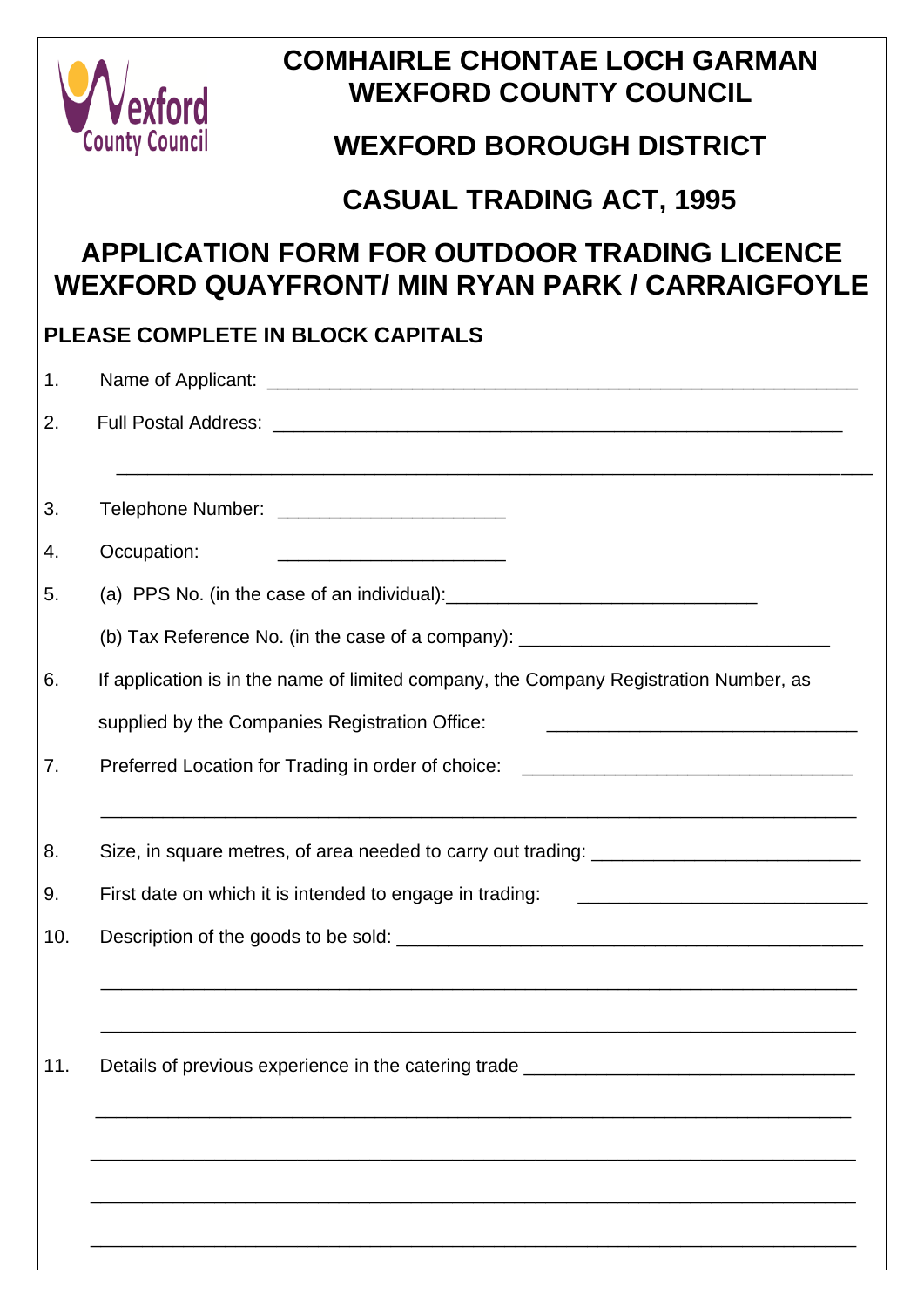12. Make, Type and Registration No. of vehicle to be used (**please attach photo of unit**)

 $\overline{\phantom{a}}$  , and the contribution of the contribution of the contribution of the contribution of the contribution of the contribution of the contribution of the contribution of the contribution of the contribution of the

**Declaration** – I/We declare that the above information supplied is factual and truthful and that I/we have not been convicted for any breaches of the Casual Trading Act 1995, the Litter Pollution Act 1997 (as amended), the Waste Management Acts 1996-2008 and/or any other legislative provision. I understand that false or misleading information may lead to cancellation of any licence granted by Wexford County Council. I will abide by all conditions required by any licence that may be granted:

**Signed:** \_\_\_\_\_\_\_\_\_\_\_\_\_\_\_\_\_\_\_\_\_\_\_\_\_\_\_\_\_ **Date:** \_\_\_\_\_\_\_\_\_\_\_\_\_\_\_\_\_\_\_\_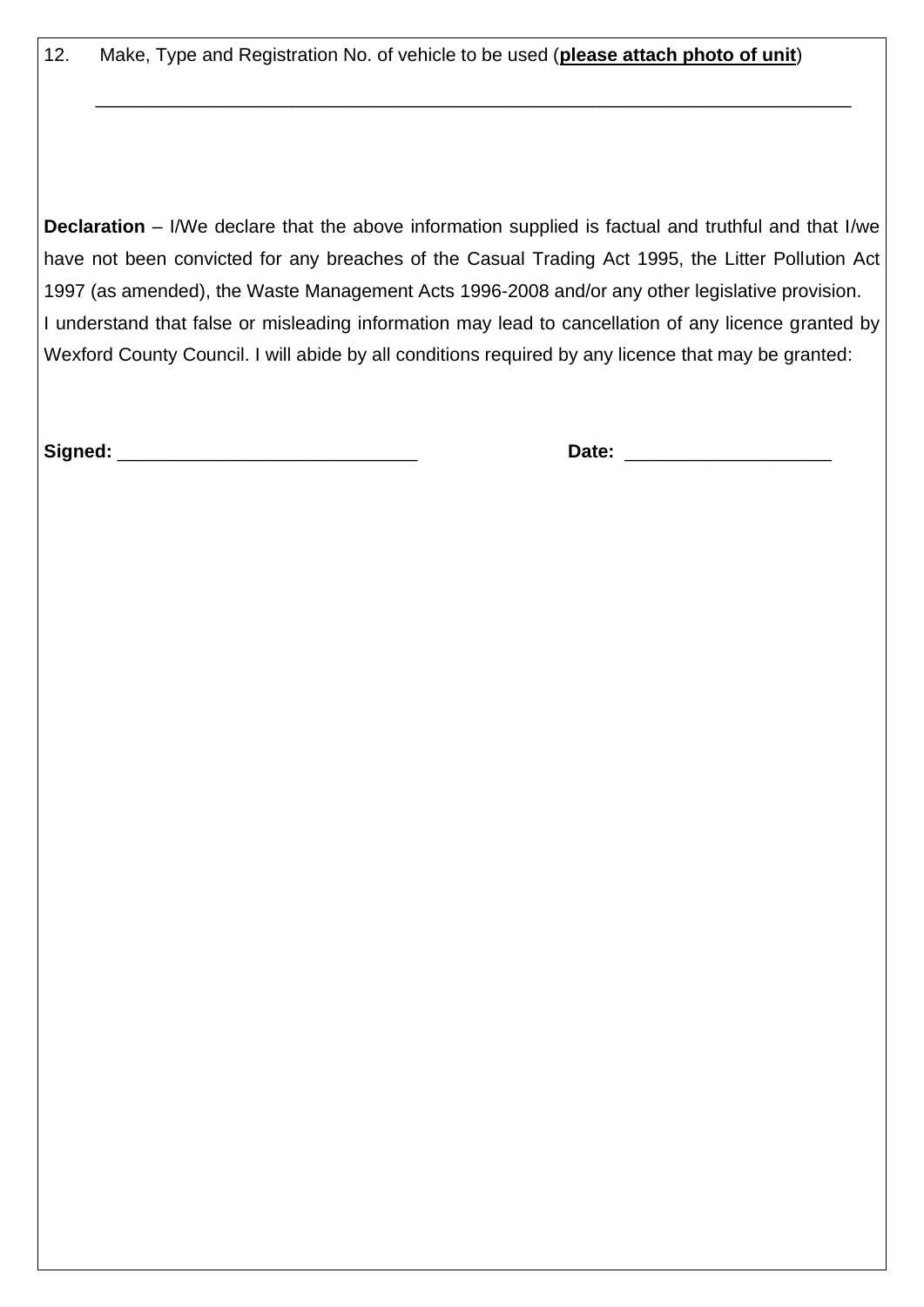### **WEXFORD COUNTY COUNCIL WEXFORD BOROUGH DISTRICT**

### **CASUAL TRADING ACT, 1995**

### *Outdoor Trading - General Conditions.*

Wexford Borough District will consider the issuing of licences to trade at a number of designated public outdoor areas listed below to the providers of mobile units for the sale of take away hot or cold beverages such as teas / coffees, juices, soft drinks, light refreshments (pastries, sandwiches), confectionary, ice creams or other items permitted under Licence from Wexford Borough District

- Wexford Quayfront Maximum of 3 Mobile Units
- Min Ryan Park 1 Mobile Unit
- Carraigfoyle, Forth Mountain 1 Mobile Unit

Licences will be issued at the sole discretion of Wexford Borough District.

Only one licence will be granted to any one applicant. Multiple applications for more than one location will not be considered.

Wexford Borough District reserves the right to refuse any application for a licence to trade at any of the stated locations.

| <b>Licence Fees: Wexford Quayfront</b> | $-€2,000$ |
|----------------------------------------|-----------|
| Min Ryan Park                          | $-€1,000$ |
| Carraigfoyle                           | $-€1,000$ |

Service charges for use of water or electricity will also apply.

### **The general conditions listed below are obligatory for the issue of any licence.**

- 1. The owner/operator/provider of a mobile unit or motorised vehicle licenced for outdoor trading shall provide a unit that is suitably presentable and fit for the purpose of outdoor trading at the designated location.
- 2. The owner/operator/provider shall provide details of the make, type and registration number of the vehicle, *together with a photograph of same*, as part of the application process. Applications submitted without this information will not be considered.
- 3. Motorised vehicles shall be taxed up to date and hold a current certificate of road worthiness. (Warden to check tax and road worthiness at the various sites)
- 4. The owner/operator/provider of the mobile unit or motorised vehicle at the designated location shall provide documentary evidence of Public Liability insurance cover with a limit of €6.5 million, Employer Liability insurance cover with a limit of €13 million and adequate motor vehicle insurance cover. The public liability and employers liability insurance policies should extend to include a specific indemnity to Wexford County Council. Insurance cover operative dates must correspond with the relevant trading period.
- 5. The owner/operator/provider of the mobile unit or motorised vehicle shall submit evidence of obtaining a current food stall certificate from the Health Services Executive (HSE).
- 6. The owner/operator/provider of the mobile unit or motorised vehicle shall submit to the Council with the application, evidence of tax clearance from the Revenue Commissioners.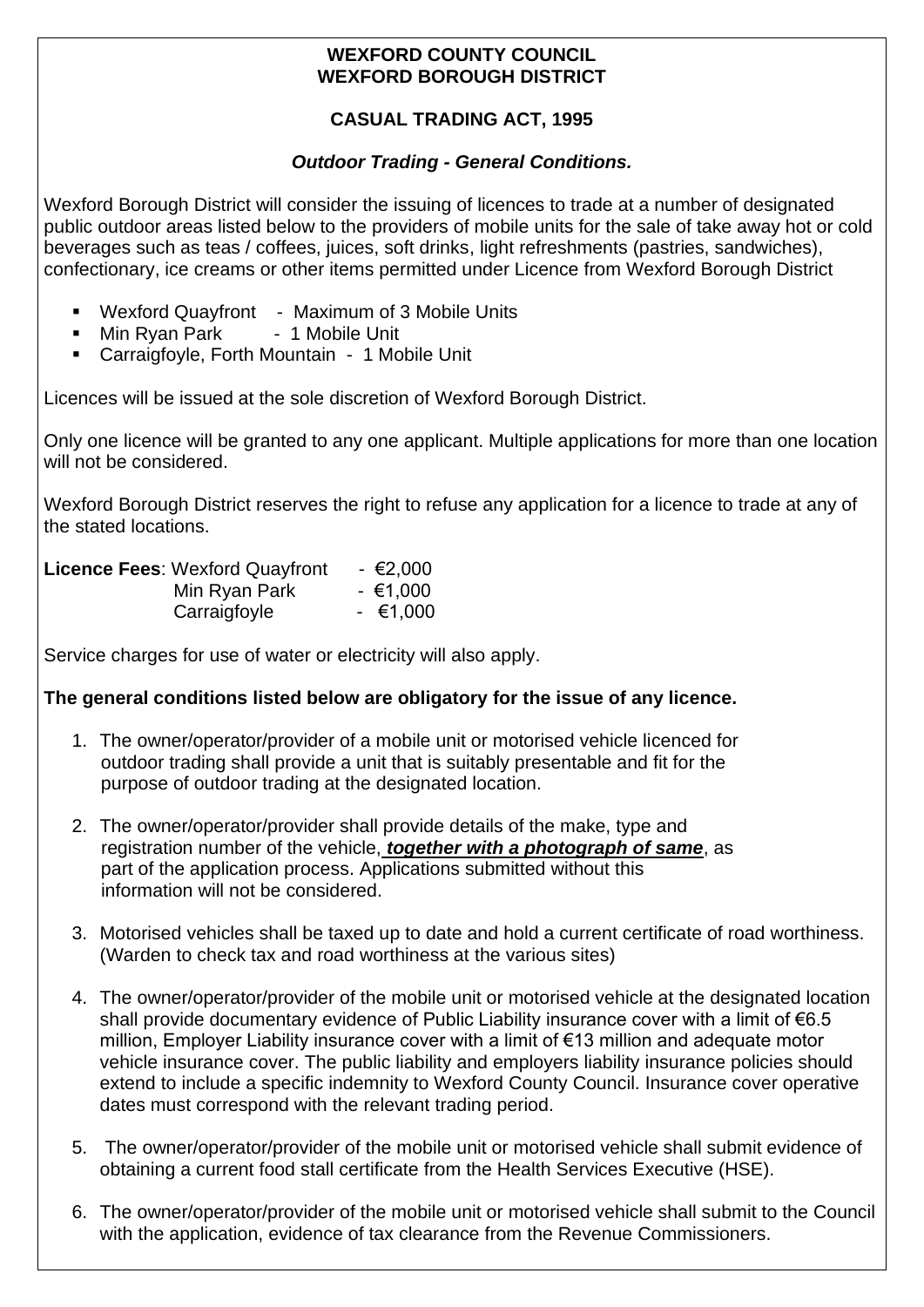- 7. The owner/operator/provider of the mobile unit or motorised vehicle shall only operate from the specified area designated for the purpose of trading and shall comply with, and co-operate with, any instructions issued by Wexford County Council and its officers or agents.
- 8. Notwithstanding the provisions of No. 7 above, Wexford County Council reserves the right to relocate the area designated for trading on Wexford Quayfront, if required, to facilitate major festivals or events from time to time.
- 9. In so far as is practical, the owner/operator/provider of the unit should encourage the use of reusable cups for hot beverages and provide adequate signage to promote their use by the public.
- 10.The owner/operator/provider of a mobile unit or motorised vehicle shall produce evidence that any waste generated from the operation of the business at the designated location is collected or delivered to an authorised waste collector or permitted waste facility in accordance with the Waste Management Acts 1996-2008. Suitable bins for segregation of waste, including food waste, should be provided on site.
- 11.The owner/operator/provider of a mobile unit or motorised vehicle shall comply with the terms of Section 15 of the Litter Pollution Acts 1997-2003 which requires the operator of any mobile outlet selling food to provide sufficient litter receptacles in the vicinity of the mobile outlet and to remove any litter caused by the operation of the mobile outlet within 200 metres of its location.
- 12.Wexford Borough District's decision is final in all matters relating to the issue of a licence to trade at any designated location for a mobile unit or motorised vehicle selling takeaway items and the operation of such a business.
- 13.The owner/operator/provider of a mobile unit or motorised vehicle shall not park in such a manner as to cause an obstruction to other users of the area or the emergency services.
- 14. A minimum number of days/hours of operation per week will be determined by Wexford Borough District and will be agreed with the applicant prior to the issue of a licence. Trading hours may vary throughout the year to meet demand. The licensee will be required to be open for trading in accordance with the requirements of the Council as set out in the Licence.
- 15.If during the period of the Licence, the Licence is not being actively used in compliance with Condition 13, it may be withdrawn by the Council.
- 16.The owner/operator/provider of a mobile unit will be obliged to trade in compliance with all relevant COVID-19 health and safety guidelines during all periods of trading.
- 17.Applications, including application form and supporting documentation, should be submitted in a sealed envelope, clearly marked "Application for Outdoor Trading 2022/2023" to the District Manager, Wexford Borough District Offices, 61 The Bullring, Wexford Y35 EA00 before **4.00 p.m. on Friday 25th March, 2022**.
- 18.Applications will be assessed under a number of headings including, but not limited to, the quality of the offering, presentation and type of unit proposed and experience in the catering industry.
- 19. Subject to all requirements of the Council being met, Licences will be valid for the period 1<sup>st</sup> April, 2022 to 31<sup>st</sup> March 2023 and subject to all conditions attached thereto.